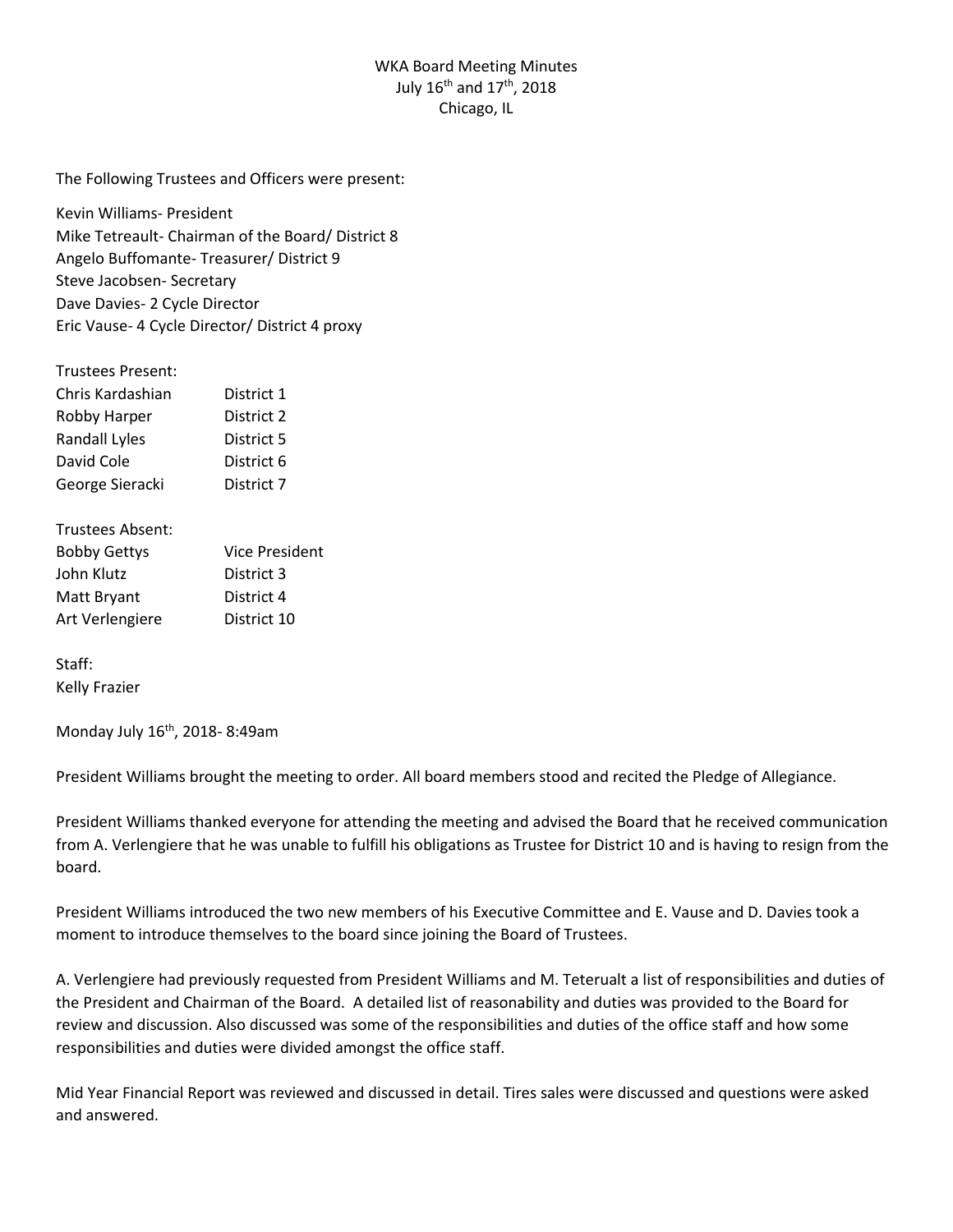President Williams gave the Board an update on Daytona. WKA also has a good relationship with the visitors bureau of Daytona, and are in communication on how to better promote Daytona Kartweek within their community as well as the visitors/racers WKA brings into the community. The Daytona Kartweek and WKA Logos have already been approved by Daytona International Speedway. Daytona International Speedway expressed to President Williams, they would love to see Daytona Kartweek expand to include an additional event, such as Pavement Oval. The Board feels that for 2018 that may not be an option since we are already in July, but would like to explore the option for 2019. The board needs to figure out the interest of racers, race format, schedule, what tires would be best to run, and all the logistics that go along with it. A few names of what WKA could call the Pavement Oval Event was discussed and awards to be given out. Daytona Dirt series was discussed. The Executive Committee is already in the process of planning track preparation and class structures with the dirt community, as well as spec tires.

Margay Ignite is coming back to the ManCup event in Daytona as discussed and approved during a previous board meeting. WKA is excited to have them back, as they are a good and fun group to have join the event, and add excitement to the event atmosphere.

## **Competition Committee Reports**

## Manufacturers Cup

M. Tetreault presented to the Board a report from the ManCup Competition Committee with their suggestions and recommendations for the 2019 ManCup Season. Items presented and discussed were: --2019 Schedule with six recommended races

- Drops for 2019- with the drops now being able to drop two full events, eliminating the day drops

-Proposed class structure for 2019 Daytona and the remaining races after Daytona-

-Rotating track each year as not to run the same tracks each year, allowing our Sanctioned tracks the opportunity to host a WKA National Event

-Championship point structure for 2019- points base starting at 200 (eliminating per entry bonus) -Qualifying: Pole Award bonus points will remain.

After review and discussion of the ManCup Competition 2019 proposal; Motion made by M. Tetreault to approve the proposed 2019 schedule with 2 Full event drops, with 200 base points, 20 bonus points for Daytona and 20 bonus points for New Castle.

Daytona - December 27-30 2018 Mooresville - March 29-31 2019 Badger - May 17-19 2019 Pitt - June 28-29 2019 Norway - Aug 23-25 2019

New Castle - Grand National - Oct 11-13 2019

Motion seconded by C. Kardashian. Discussion continued of the drops, championship points and bonus points. A vote was taken: D. Cole: no, G. Sieracki: yes, C. Kardashian: yes, A. Buffomonte: yes, R. Harper: yes, R. Lyles: yes, M. Tetreault: yes, E. Vause: yes. Motion passes.

The discussion on qualifying points took place. A few questions were asked such as; does WKA keep the qualifying points the same with 5 points going to the pole winner in qualifying or does WKA try a different qualifying point base such as 25 points for 1<sup>st</sup>, 20 for 2<sup>nd</sup> and 15 for 3<sup>rd</sup>. After some discussion, it was decided to keep the ManCup qualifying points the same with 5 points going to the pole winner.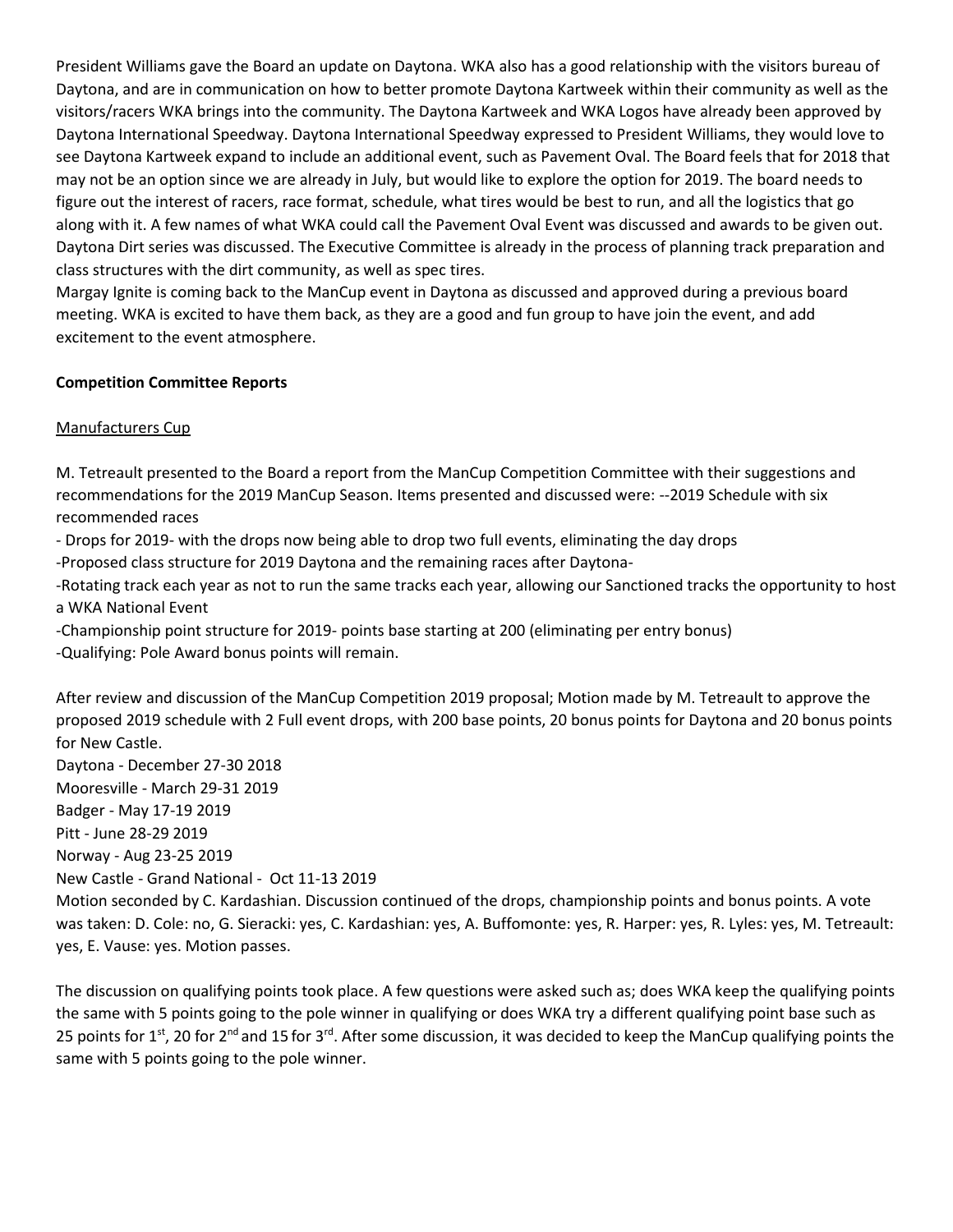Rule 803.11- Tie Breaking was discussed for verbiage clarification.

Motion made by C. Kardashian seconded by A. Buffomante to modify wording in the first two sentences to read "In the event of a tie in the year-end point totals, the tie will be broken by the driver who possesses the most wins. If there is still a tie or there are no wins, the tie will be broken by the driver with the most seconds."

Vote: D. Cole- yes, G. Sieracki- yes, C. Kardashian- yes, A. Buffomante- yes, R. Harper- yes, E. Vause- yes, M. Tetreaultyes.

Rule 801.1 for 2019 tech manual will be changed to reflect the approved drops for 2019. "A competitor's best four out of six full event points at a Manufacturers Cup events count towards the National Championship."

Proposed 2019 ManCup class structure was the next topic on the agenda. The board reviewed the Man Cup Competition Committee suggestions.

Proposed class Structure:

| Daytona            | After Daytona      |
|--------------------|--------------------|
| Micro Swift        | Micro Swift        |
| Mini Swift         | Mini Swift         |
| 206 Cadet          | 206 Cadet          |
| KA100 Junior       | KA100 Junior       |
| <b>IAME</b> Junior | <b>IAME</b> Junior |
| <b>IAME</b> Senior | <b>IAME</b> Senior |
| KA100 Senior       | KA100 Senior       |
| Margay Ignite      | Kid Kart           |
| Kid Kart           |                    |

Discussion continued on the 206 Cadet class structure, Age: 7-12, CIK Body work, RLV pipe 5506 and 5507 Motion by M. Tetreault to adopt proposed class structure as presented by the ManCup committee. Seconded by A. Buffomante

Vote: E. Vause- yes, R. Lyles- yes, R. Harper- yes, A. Buffomante- yes, C. Kardashian- yes, G. Sieracki- yes, D. Cole- yes, M. Tetreault- yes. Motion passes

Push back bumper program was discussed in length. The board reviewed the Man Cup competition committee's suggestion and also discussed how the program is working across the industry. The ManCup committee and the board agree that it is a good program to implement within the WKA ManCup series.

Motion made by M. Tetreault to adopt push back bumpers, mandatory exhibition starting in Mooresville, NC- GoPro event in October 2018, with full implementation staring 2019 schedule in Daytona. Seconded by: G. Sieracki. Vote: A. Buffomante- yes, C. Kardashian- yes, G. Sieracki- yes, D. Cole- no, M. Tetreault- yes, E. Vause- yes, R. Lyles- yes, R. Harper- Abstain Motion passes.

Push back bumper penalty was discussed at length, reviewing the recommendation of the competition committee. Discussion of the advantages and disadvantages of issuing seconds as a penalty versus positions as a penalty took place. Motion made my C. Kardashian to asses the following penalty for:

1 side push in: 2 position penalty

Both side pushed in: 5 position penalty

Video review of the driver involved permissible in the final only.

Seconded by M. Tetreault Vote: R. Harper- abstain, R. Lyles- yes, E. Vause- yes, M. Tetreault- yes, D. Cole- yes, G. Sieracki- yes, C. Kardashian- yes, A. Buffomante- yes Motion passes.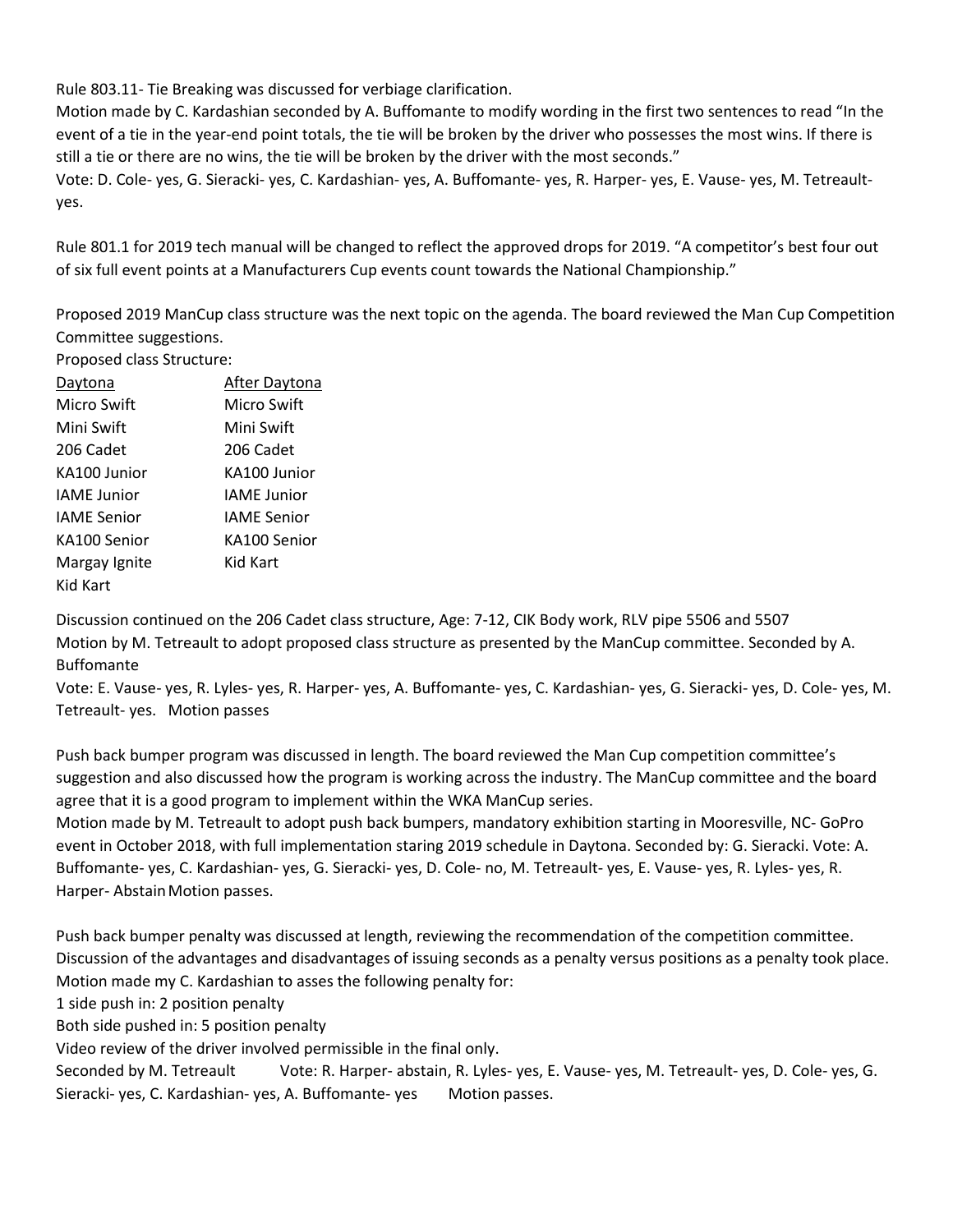Current Tech Rule 103.2.1 Competition Age and 103.2.3 Prohibition from moving back an age category were reviewed due to the wording and the board feels they need clarification.

Motion made to change the Competition Age in Section 103.2.1- The competitors actual age between Dec. 25<sup>th</sup>, 2018 to Dec. 24<sup>th</sup>, 2019.

Section 103.2.3- remove the word "Sanctioned" from that section.

Motion made by M. Tetreault, Seconded by A. Buffomante

Vote: R. Harper- yes, R. Lyles- yes, E. Vause- yes, M. Tetreault- yes, D. Cole- yes, G. Sieracki- yes,

C. Kardashian- yes, A. Buffomante- yes Motion passes.

Tech Rule 214.2 Micro Swift was reviewed.

Motion by C. Kardashian, seconded by D. Cole to remove the sentence from the rule: " National point champion must move out of class for following years competition."

Vote: R. Harper- yes, R. Lyles- yes, E. Vause- yes, M. Tetreault- yes, D. Cole- yes, G. Sieracki- yes,

C. Kardashian- yes, A. Buffomante- yes Motion passes.

A long discussion regarding 2019 ManCup entry fees took place, along with returning the tire sales back to the kart shops and WKA no longer including tires in the entry price for 2019.

Motion made by M. Tetreault, seconded by C. Kardashian to drop tire sales by WKA and out of entry fee.

2019 entry fee \$290 with additional \$10 increase at Grand National Event.

Vote: R. Lyles- yes, E. Vause- yes, M. Tetreault- yes, D. Cole- yes, G. Sieracki- yes,

C. Kardashian- yes, A. Buffomante- yes, R. Harper- yes Motion passes.

The Board discussed a recommendation by the Competition Committee regarding removing Over-All Weekend winner from events and making the daily awards more prestigious.

M. Tetreault also advised the Board that the Competition committee would like to see about opportunities for the potential of other oil and fuel distributors / manufacturers to participate in WKA. President Williams to investigate.

Rule 902.9 Tires- for the Kid Kart class was discussed.

Motion made by M. Tetreault, seconded by A. Buffomante to increase the Maximum rear circumference to 33 ¼". Vote: D. Cole- yes, R. Lyles- yes, E. Vause- yes, M. Tetreault- yes, G. Sieracki- yes, C. Kardashian- yes, A. Buffomante- yes, R. Harper- yes Motion passes.

Rule 214.1 Kid Kart Fuel was discussed. The competitors have asked that WKA return to 87 octane gasoline, supplied by WKA. Motion by M.Tetrault, second by A.Buffomante to spec 87 octane gasoline, provided by WKA. Motion passes unanimously.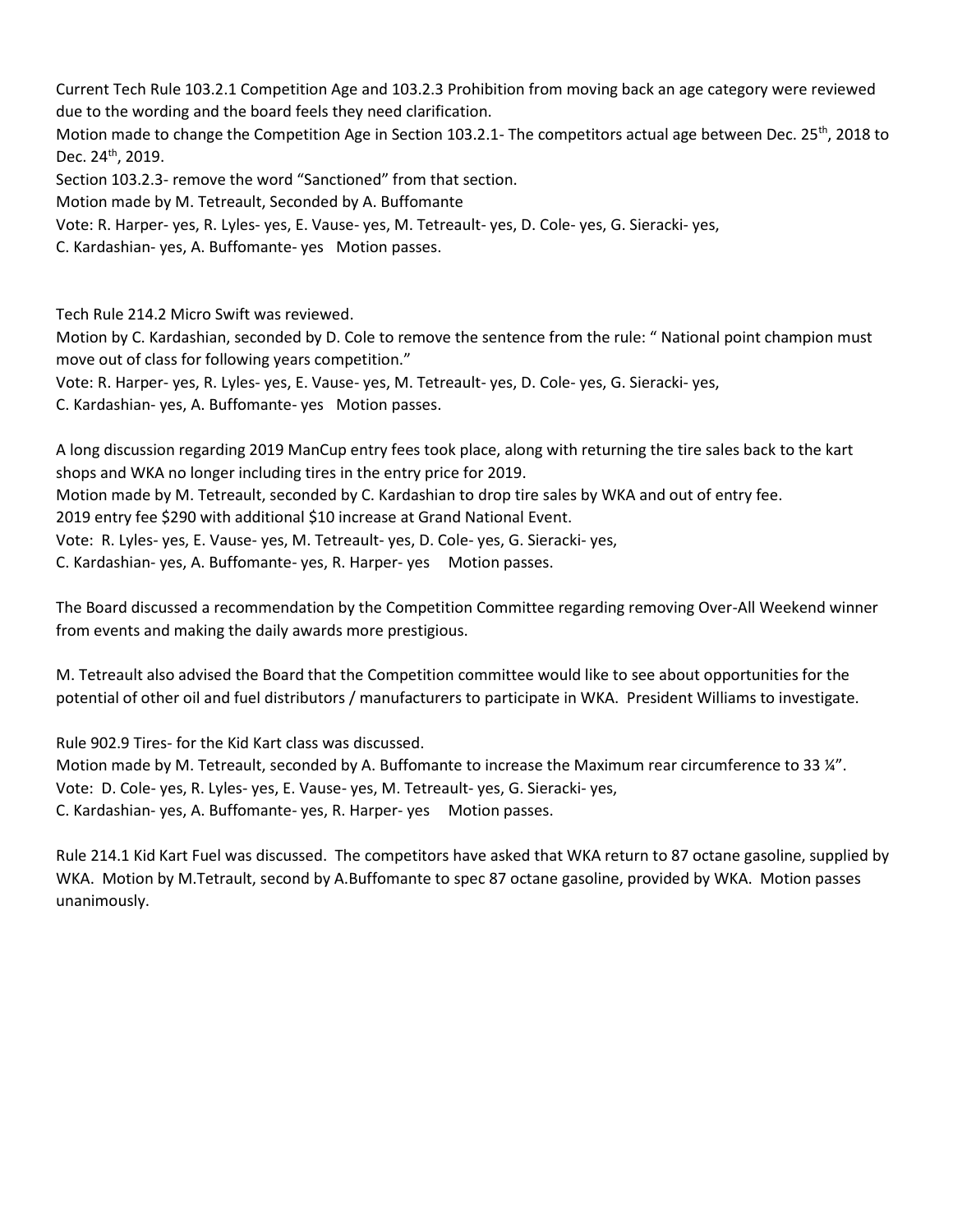President Williams presented to the board the topic of Video Camera review/ marshalling. More and more competitors are requesting WKA race directors review video due to a penalty that they have been assessed due to an on track incident. Currently rule 110.4, video review is currently prohibited.

Several options were discussed.

- Continue with the current rule without change,
- Allow only those penalized to submit only their on-board video for review,
- Allow any competitor to submit their video for review at an additional fee to submitting an appeal and they must follow the appeals procedure and timelines in place.
- Full video marshalling for officials, (cost-prohibitive)

The board felt it was best to leave the current rule in place, with the exception on the pushback bumper penalty, mentioned earlier; TM Section 208.

The conversation of cameras on karts continued. Currently rule 212.6.1 and 262.12, allow for the camera to only be mounted on driver's fairing under the number panel. New fairing products have made this difficult to be consistent. Motion by D. Cole to change 212.6.1 and 262.12 to: "Cameras may only be mounted on drivers fairing under the number panel, top of radiator, left side chassis mounted bracket. Top of camera cannot exceed 26" from ground. Seconded by G. Sieracki.

Vote: M. Tetreault -yes, E. Vause- yes, R. Harper- yes, R. Lyles- yes, G. Sieracki- yes, C. Kardashian- yes, A. Buffomanteyes, D. Cole- yes Motion passes.

President Williams advised the board that per Daytona International Speedway, they do not allow drones. This information will be relayed to our racers and families.

Extensive conversation occurred regarding the Daytona Dirt Event, and the Dirt and Pavement Oval racing members. President Williams and M. Tetreault updated the board on conversations they have had with potential partners and spec tires for the Daytona Dirt event, track preparation and classes to be offered.

R. Lyles and E. Vause started the discussion on the review of some of the safety changes they feel are needed regarding tech rule 401.8- weights.

Current rule reads: "All bolts must be cotter keyed or double nutted"

After some discussion among the board.

Motion made by R. Lyles, seconded by E. Vause that the last sentence of rule 401.8 should read: " All bolts must be double nutted"

Vote: M. Tetreault -yes, E. Vause- yes, R. Harper- yes, R. Lyles- yes, G. Sieracki- yes, C. Kardashian- yes, A. Buffomanteyes, D. Cole- yes Motion passes.

5:15pm- meeting concludes for the evening.

July 17<sup>th</sup>-8:15am-meeting reconvenes.

The discussion of Daytona Dirt continues.

R. Lyles advises the board that he has been approached by a sponsor requesting we add a Masters class at Daytona. The Masters class would be for those 55 yrs of age and older. This class is going to be run at another event in August and the board agrees that WKA will monitor the participation and interest in this class to see if it's something to consider adding to Daytona Dirt since this is a relatively new class for the dirt. The board agrees to table this discussion until the class has run to review the class interest.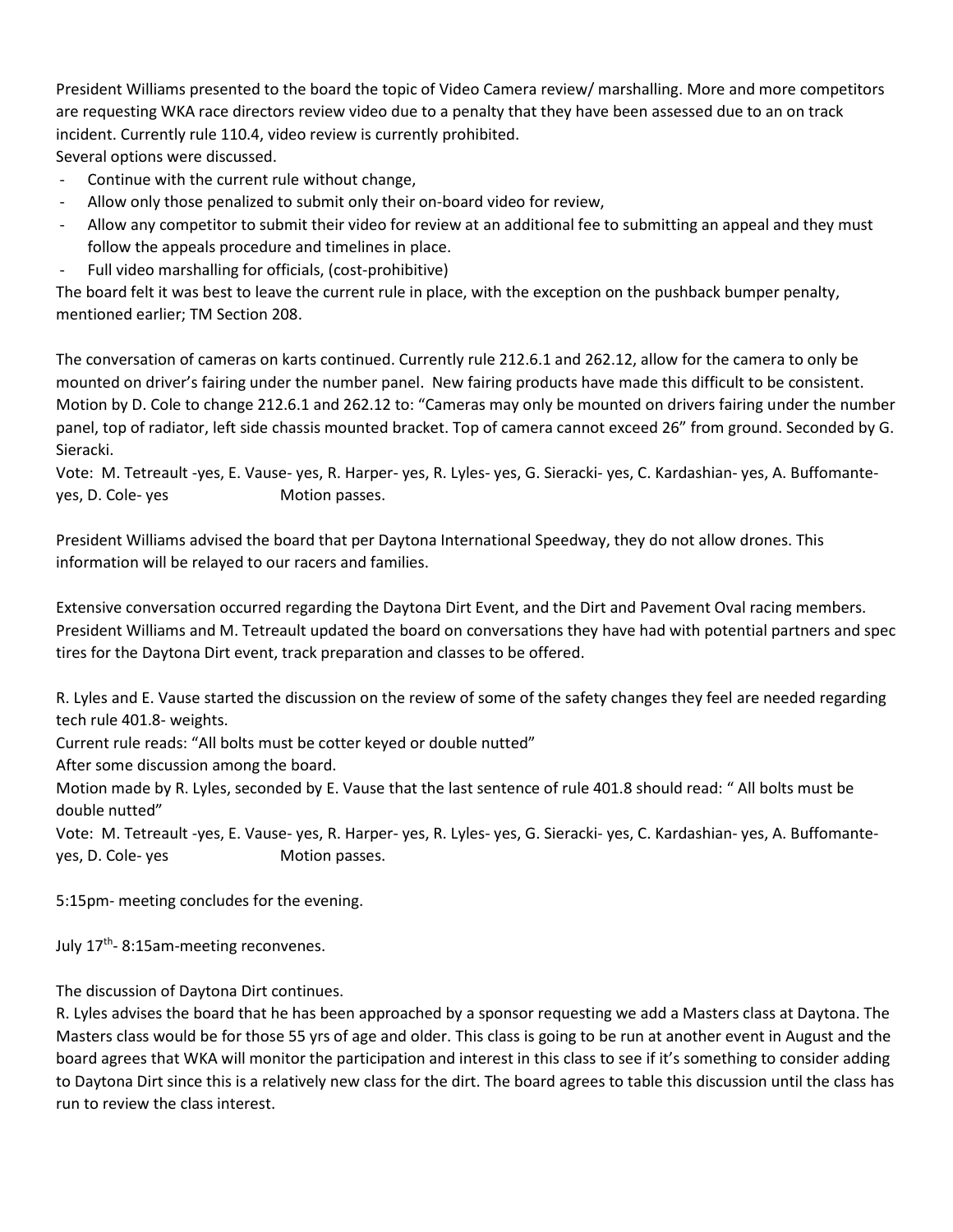R. Lyles asked the board to review figure 487a and tech rule 496.5, in the note section of the rule, he requested the board to consider removing "Drivers seat must be positioned in such a manner that NO PORTION OF THE DRIVERS SEAT MAY BE CLOSER THAN 6" MINIMUM FROM THE INSIDE OF THE LEFT NERF BAR".

After much discussion, the E. Vause and R. Lyles decided to discuss this rule with seat manufacturers. The fear is people will start to alter their seat and compromise the integrity and safety of the seat.

This item is tabled until after more information is gathered.

R. Lyles asked the board to review rule 711.22 Sheet Metal and allow competitors to paint the sheet metal. Motion made by R. Lyles seconded by E. Vause for rule 711.22 to read: "All sheet metal must be used as supplied with the engine and maybe painted."

Vote: R. Harper- yes, R. Lyles- yes, E. Vause- yes, M. Tetreault- yes, D. Cole- yes, G. Sieracki- yes, C. Kardashian- yes, A. Buffomante- yes Motion passes.

R. Harper addressed the board on a recommendation from the Road Race Competition Committee. They are requesting to simplify the WKA License Endorsement Application that is used to request a road race endorsement on their WKA License. The competition committee feels that the section under License Endorsement Explanations and Requirements is cluttered ad not easy to understand. They suggest the following replacement and requirements change:

| RR Class 1<br>18 yrs old | B Stock/ Formula 125/ Unlimited/ Stock Honda/ 125 Sprint Shifter<br>2 yrs, 4 races per yr in RR 2 or RR 3 classes |                                |
|--------------------------|-------------------------------------------------------------------------------------------------------------------|--------------------------------|
| RR Class 2<br>16 yrs old | 100 cc Controlled/ Controlled Spec/ Formula 100/ X-30<br>1 yr, 4 races per yr in RR 3 classes                     |                                |
| RR Class 3               | All single engine non gearbox sprint karts<br>All single engine non gearbox laydown karts                         | WKA legal age<br>WKA legal age |

Motion made by R. Harper to adopt the proposed changes to the License Endorsement Explanations and requirements. Seconded by C. Kardashian.

Vote: A. Buffomante- yes, C. Kardashian- yes, G. Sieracki- yes, D. Cole- no, M. Tetreault- yes, E. Vause- yes, R. Lyles- yes, R. Harper- yes Motion passes.

R. Harper request that he board/WKA return gas requirements in LO 206 and Clone classes to Unleaded gasoline, 94 octane maximum. WKA may specify source for gasoline. These classes are currently running Sunoco 110 gas, due to the tech manual specifying they use spec fuel. These classes typically follow Briggs and Stratton suggested fuel 87 to 93 octane.

Motion made by R. Harper t o return gas requirements to the following 4 cycle gas classes, 362.1, 362.2, 362.3, 362.5, 362.6 and 362.7 to require unleaded gasoline, 94 octane maximum, WKA will specify source for gasoline. Seconded by A. Buffomante

Vote: D. Cole: yes, G. Sieracki: yes, C. Kardashian: yes, A. Buffomonte: yes, R. Harper: yes, R. Lyles: yes, M. Tetreault: yes, E. Vause: yes. Motion passes.

R. Harper requested the board review Rule 362.10- TAG Junior (Final 1 & Final 2) – suggestion made to add Rotax FR125 and PRD Fireball engines @320 lbs, additional specs Rotax must have power valve locked shut, PRD must use Tillison carb HL166B or C. After much discussion on engines and ways to restrict those engines for a junior class, it was the suggestion of the board to send this back to the competition committee for more review, and to allow for more findings to see if this is a safe option/engine for the junior class. Item tabled.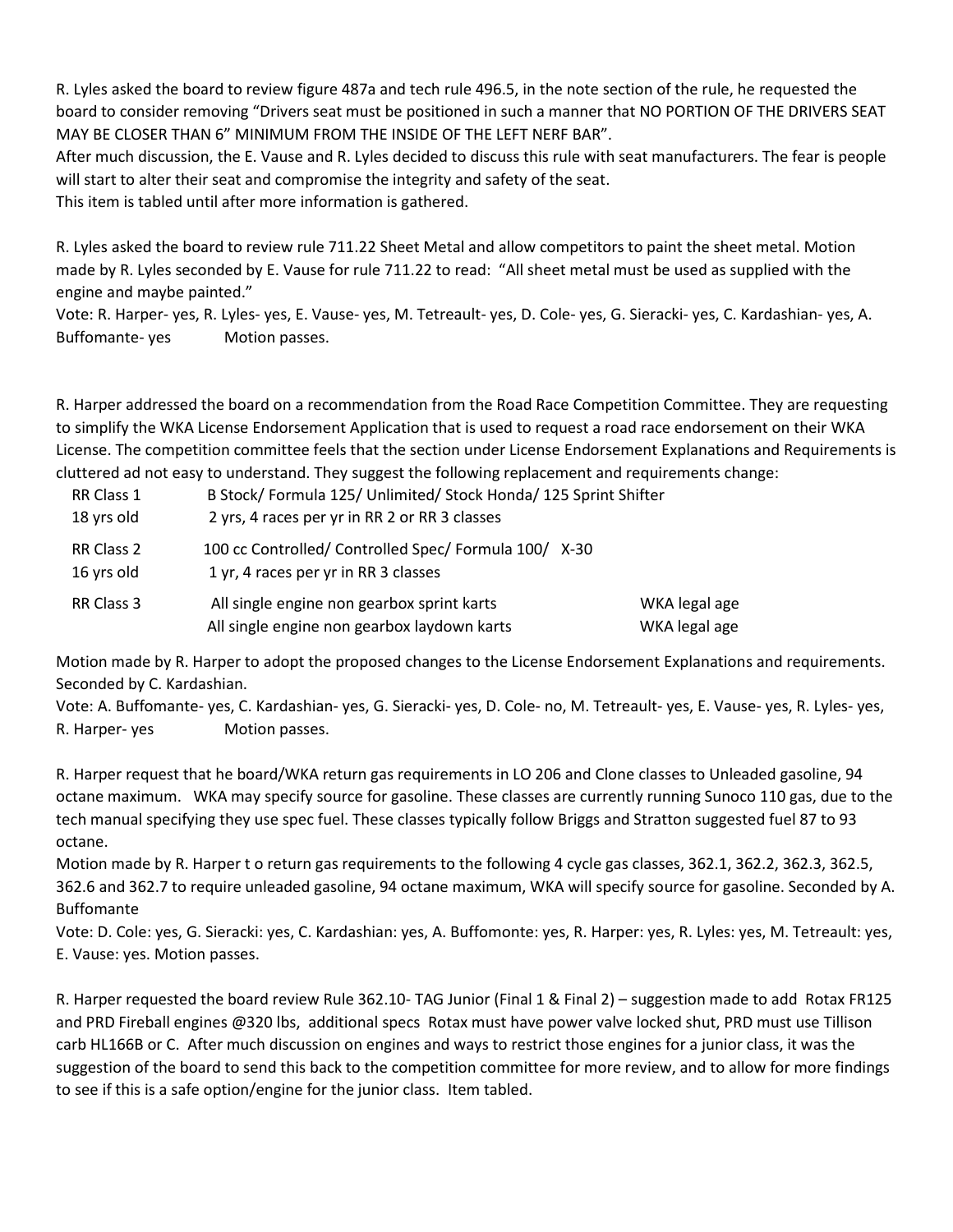R. Harper requested to correct tech manual to read open fuel for B Stock and Formula 100, which is rule 312.8 Formula 100 and 312.11 B-Stock. Motion made by R. Harper seconded by D. Cole for 312.8 and 312.11 for tech manual to read-Fuel: Open.

Vote: M. Tetreualt- yes, E. Vause- yes, R. Lyles- yes, R. Harper- yes, A. Buffomante- yes, C. Kardashian- yes, G. Sierackiyes, D. Cole- yes Motion passes

R. Harper asked the board to review rule 312.10 Unlimited Final 1 & Final 2, he feels there is a lot of clutter under this section and would like to clean it up. After review and discussion.

Motion was made by R. Harper, seconded by D. Cole to update 312.10:

Driver Requirements: Age 18 and older. Road Race Class 1 License

| <b>Gearbox Engines</b>                    | Weight  |
|-------------------------------------------|---------|
| One 125cc gearbox single cylinder         | 420 lbs |
| One 250cc gearbox single cylinder         | 460 lbs |
| One 250cc gearbox twin cylinder           | 490 lbs |
| One 450cc gearbox single cylinder 4-cycle | 460 lbs |

| Non-Gearbox Engines       | Weight  |
|---------------------------|---------|
| One 150cc single cylinder | 380 lbs |
| One 250cc single cylinder | 460 lbs |
| Two 100cc single cylinder | 465 lbs |
| Two 150cc single cylinder | 490 lbs |

- remove number 4 and 5 under rule 312.10,

312.10- OTHER should read: 1. Additional restrictions maybe placed on these engines at any time if it is deemed necessary to maintain parity within the class. 2. Unlimited classes will run for 30 min. 3. All engines are 2-cycle except 450cc gearbox. 4. The Exhaust system: The exhaust system must be a design that will comply with WKA and local noise suppression requirements. 5. Technical Inspection: Post race technical inspection will include kart weight, engine displacement, and exhaust system. 6. Slipper clutch, axle clutch, and sprag units are allowed.

Vote: M. Tetreualt- yes, E. Vause- yes, R. Lyles- yes, R. Harper- yes, A. Buffomante- yes, C. Kardashian- yes, G. Sierackiyes, D. Cole- yes Motion passes

The Road Race Committee is asking the board to review Rule 115.1.1 Helmet Cameras. They are requested that the board to allow helmet cameras. Composite or plastic stick on mounts only. No metal mounts allowed. No drilling holes in helmet. After discussion the board decided to table this discussion until clarification can be obtained from SFI and get their opinion and any standards on this issue. With the new cameras coming out everyday the board feels the rule should also be modified to read, no body cameras, no cameras allowed to be mounted on the drivers body.

President Williams proposed/ recommended creating TM 117.3 – CIK Homologated Equipment, with the following verbiage. "Any equipment, except Engines, approved within CIK for the next homologation period will not be allowed until the equipment is valid according to the CIK Regulations, unless approved as outlined in TM 117.2 above." Motion by C. Kardashian to accept President Williams proposal, seconded by E. Vause Vote: D. Cole: no, G. Sieracki: yes, C. Kardashian: yes, A. Buffomante: yes, R. Harper: yes, R. Lyles: yes, M. Tetreault: yes, E. Vause: yes. Motion passes.

President Williams request the board review rule 115.1 HEAD GEAR . The Recommendation **–** No longer allowing DOT Helmets at National Events starting in 2019. Stick with our Snell and SFI ratings in the TM. After some discussion among the board, their decision was to table to recommendation until more information is gathered regarding DOT Helmets in karting.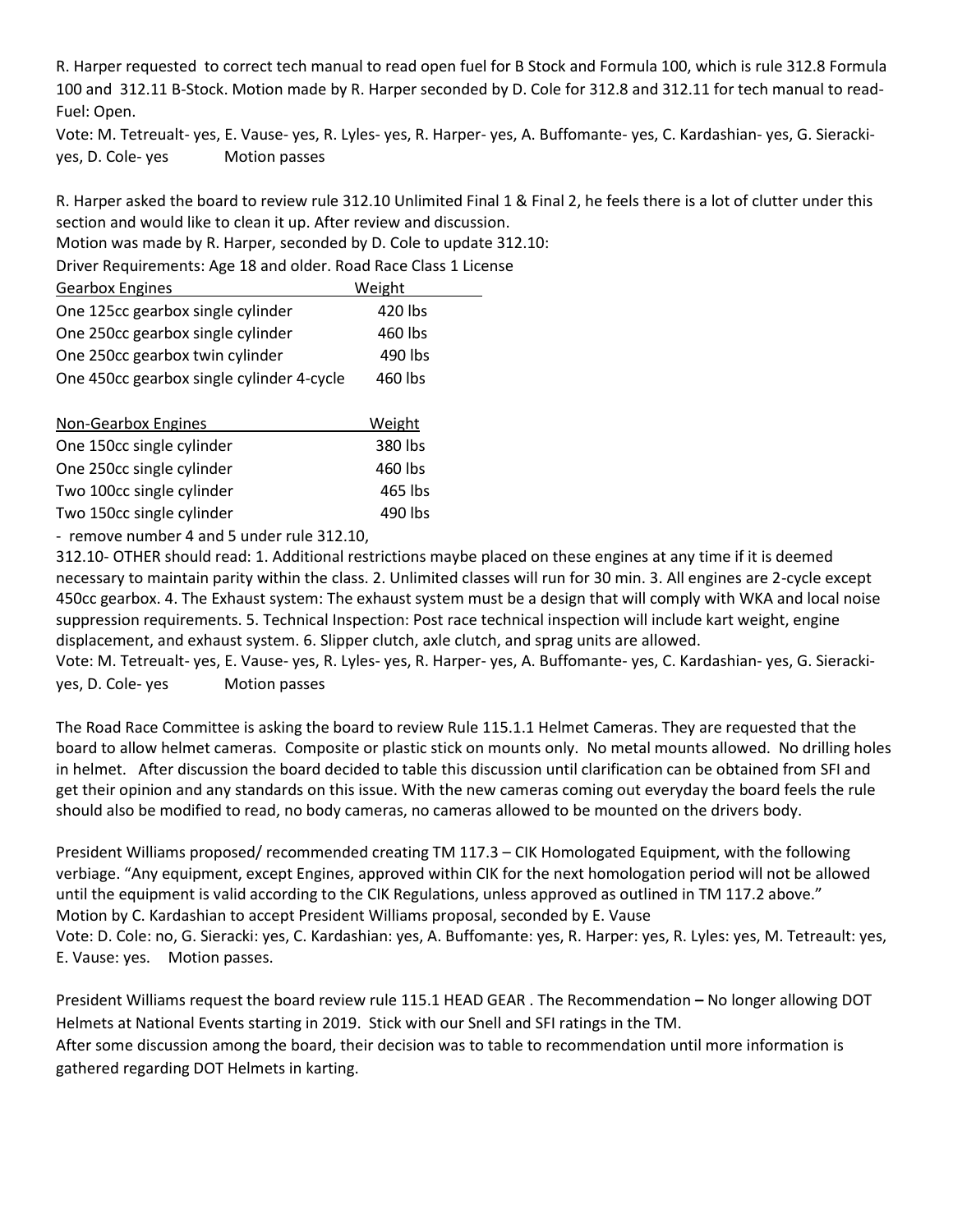President Williams requested the board review several rules in the tech manual to clear up verbiage. Competitors have complained that we lack clarity, consistency, and transparency mainly due to lack of definition and direction in some of the regulations.

Recommendations:

Rule 101.3- Responsibilities, Change the last sentence to read: "Thus observation and compliance of the rules ad specifications set forth in the documentation is fundamental to the welfare of each participant in a WKA sanctioned event. "

Rule 101.4- Nomenclature, to read: Where possible, the terminology in this manual is of general and common usage of the English language.

Rule 101.4.5- Technical Manual Organization , Manufactures Cup Series to now read " Competes on karting specific, paved short courses and includes classes for traditional karts.

Gold Cup series to now read "Competes on karting specific, paved short courses and includes classes for traditional karts. "

Rule 106.6- Re-Entry To Course- to now read "If a driver leaves the racing surface other than at a designated pit lane during practice or a race, he or she will re-enter the racing surface at a point as far from the racing "line" as possible and may not re-enter the course at a point that will provide any time or distance advantage. Re-entry must be done in a safe manner and not impede the progress of other drivers. It is the Race Directors decision as to weather or not any advantage was attained by course re-entry, and that decision is final. Drivers must follow direction of the turn marshals or officials in charge."

Rule 107.3- Fire Safety- The second sentence to now read "An area away from fuel or other flammables must be designated for welding, grinding and cutting."

Rule 107.5- Driving Karts in Pits: to now read, " karts may not be driven in the restricted pit area except for specific areas designated by the officials in charge, but never onto, nor past the scales."

Motion by D. Cole to accept the changes suggested to Rules 101.3, 101.4.5, 106.6, 107.3 and 107.5, seconded by M. Tetreault. Vote: M. Tetreualt- yes, E. Vause- yes, R. Lyles- yes, R. Harper- yes, A. Buffomante- yes, C. Kardashianyes, G. Sieracki- yes, D. Cole- yes Motion passes

The following rules were discussed for proposed correction or clarifications but tabled for more discussion and or fact finding:

103.5- Competition License 106.2.1-UnSportsman like Driving 107.7- Refueling

Section 110 Protest and Appeal Procedures, fees were discussed and reviewed. WKA has not changed their fees in many years. It was proposed that these fees be increased. Motion made by A. Buffomante to increase rule 110.2- Protest procedure from \$50 to \$100 and 110.2.1- Appeal of a Race Director Call Procedure from \$100 to \$200. Seconded by E. Vause Vote: : M. Tetreualt- yes, E. Vause- yes, R. Lyles- yes, R. Harper- yes, A. Buffomante- yes, C. Kardashian- yes, G. Sieracki- yes, D. Cole- yes Motion passes

208- Bodywork Components was reviewed for updates. The recommendation was made to the board to remove years "2002 and 2003" to bring the rule up to date to current CIK Homologated bodywork. Motion by A. Buffomante to remove "2002 and 2003" from rule. Seconded by C. Kardashian Vote: D. Cole: yes, G. Sieracki: yes, C. Kardashian: yes, A. Buffomonte: yes, R. Harper: yes, R. Lyles: yes, M. Tetreault: yes, E. Vause: yes. Motion passes.